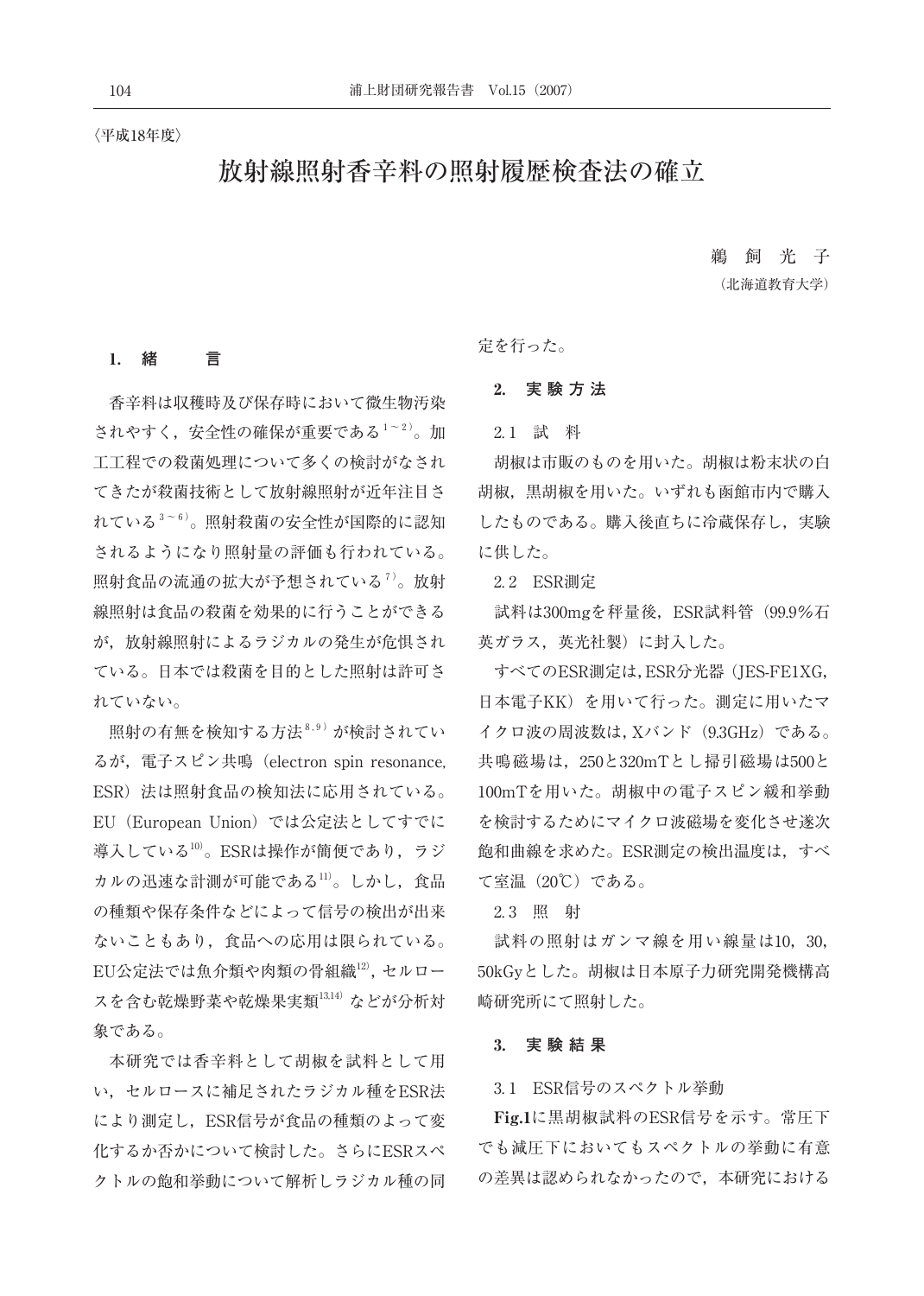

Fig. 1 ESR spectra of black pepper before and after gamma ray irradiation of 50kGy. The spectrum was recorded over the field swept of 500mT. The inserted spectrum shows twin peak signals  $(S_1 \text{ and } S_2)$  induced in black pepper by gamma irradiation.

ESR測定は常圧下で行っている。ESR信号は胡椒 の種類に関わらず,本質的に同一であった。得ら れた黒胡椒のESR信号は3成分であった。第一に, P1で示したg=2.0における鋭く強い信号である。 これは有機フリーラジカルによるものと推定でき  $\delta$ 。第二にg = 2.0を中心とする六本線(P2)が 観測された。これは、Mn2+イオンによる超微細 構造線と同定できる。P<sub>3</sub>で示した g = 4.0の信号 はFe3+による遷移金属イオンによるものと推定 できる。

3.2  $Mn^{2+}$ イオンの超微細構造 (hfc)

Mn2+イオンのhfcを評価するため,二つの方法 を用いた。信号の頂点ないし最大傾斜点を採用し た。いずれの方法によっても,各々の胡椒試料中 のMn<sup>2+</sup>イオンは、約7.4mTのhfc値を与えた。

#### $3.3$   $Fe<sup>3+</sup>$ 信号

 $g = 4.0$ の信号は $Fe<sup>3+</sup>$ による遷移金属イオンに由 来するが,食品類では希少なESR信号の検出であ る。

3. 4 遂次飽和挙動15)

Fig.2にマイクロ波強度を変化させたときの黒 胡椒のESRスペクトルを示した。マイクロ波強度 を増加させるにしたがってA)で示したようにス ペクトルのg=2.0近傍の信号が変化する。即ち, 有機フリーラジカルと推定される一本線の信号強 度がマイクロ波の増加にしたがって顕著に減少し ている。これは飽和現象の典型的な例である。マ イクロ波強度を196mWにすると傾斜基線を呈し た。マイクロ波強度の増大による酸素の影響であ ると思われる。この現象以外,信号全体の質的変 化は見られなかった。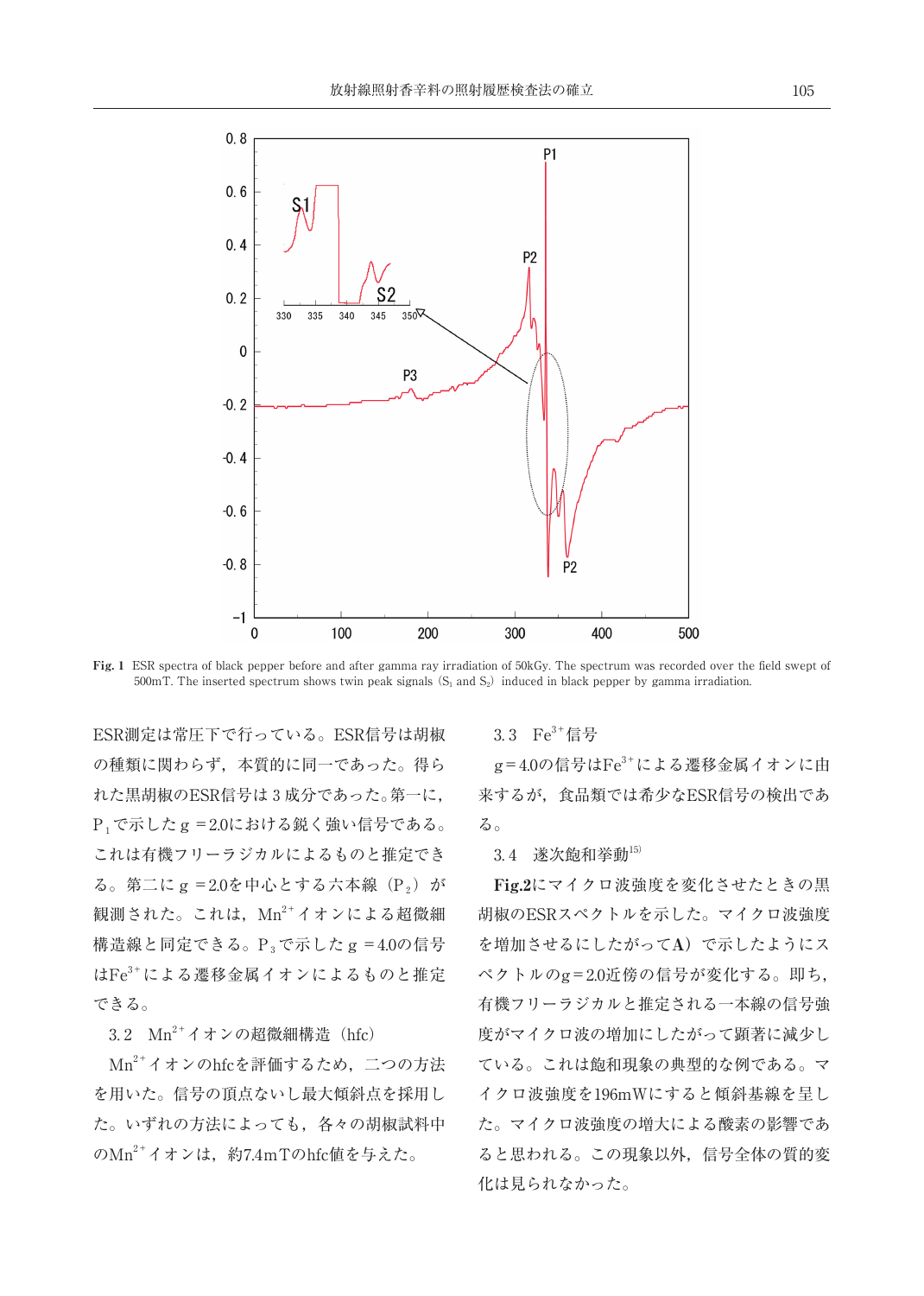

Fig. 2 Progressive saturation behaviors of an ESR signal  $P_1$  from the un-irradiated black pepper. A)  $P_1$ , B)  $P_2$  signals and C) a ratio of  $P_1/P_2$  are plotted against the root of microwave power.

Fig.2B) P,の信号の変化を示している。Fig.2 におけるP1とP2の各マイクロ波磁場における ピーク強度の変化を比較するとP1がP2信号より, 迅速に飽和することを示している。このことは, P1が有機フリーラジカル由来の信号であること を意味する。つまり、 $Mn^{2+}$ イオンの超微細構造 に起因する信号であるP2よりもP1が長い緩和時 間を保持するからである。Fig.2CにMn<sup>2+</sup>イオン と有機フリーラジカル由来のピーク比(P1/P2) を示した。P<sub>1</sub>/P<sub>2</sub>は有機フリーラジカルの飽和に ともない,マイクロ波強度の増加によって信号強 度が顕著に減少する。即ち $P_1/P_2$ 比によって飽和 現象が明瞭に示された。

3. 5 照射による新規ラジカルの発現

Fig.1左上に照射胡椒のESR信号を示した。照 射により,g=2の有機フリーラジカルに対称な 位置に2本のペアーピークを観測した。

#### 4.  **考 察**

4. 1 市販胡椒でのESR信号のスペクトル挙動

Fig.1に示したように,胡椒のESRのスペクト ルの挙動から3成分を得た。シャープなP1, P2 及びP<sub>3</sub>の3種類のシグナルの同時検出は食品の ESR測定法においては新知見である。従来,胡椒 では $P_1$ と $P_3$ のピークの確認 $10$ )はなされているが, P<sub>1</sub>とP<sub>3</sub>の同時観測はなされていない。P<sub>3</sub>は赤唐 辛子とシナモンやオールスパイスで検出16)さて いるに過ぎない。P3の胡椒での信号検出の報告 はない。

4. 2 CEN (Committee de Europe Normalization) のESR定量条件との比較

EU公定法におけるESR法12~14) では異なる実 験室間のESR測定の定量性を保障するために, Table 1で示したような一定のマイクロ波強度, 例えば0.4mWでのESR計測を推奨している。しか し、マイクロ波磁場は胡椒試料の種類により、ま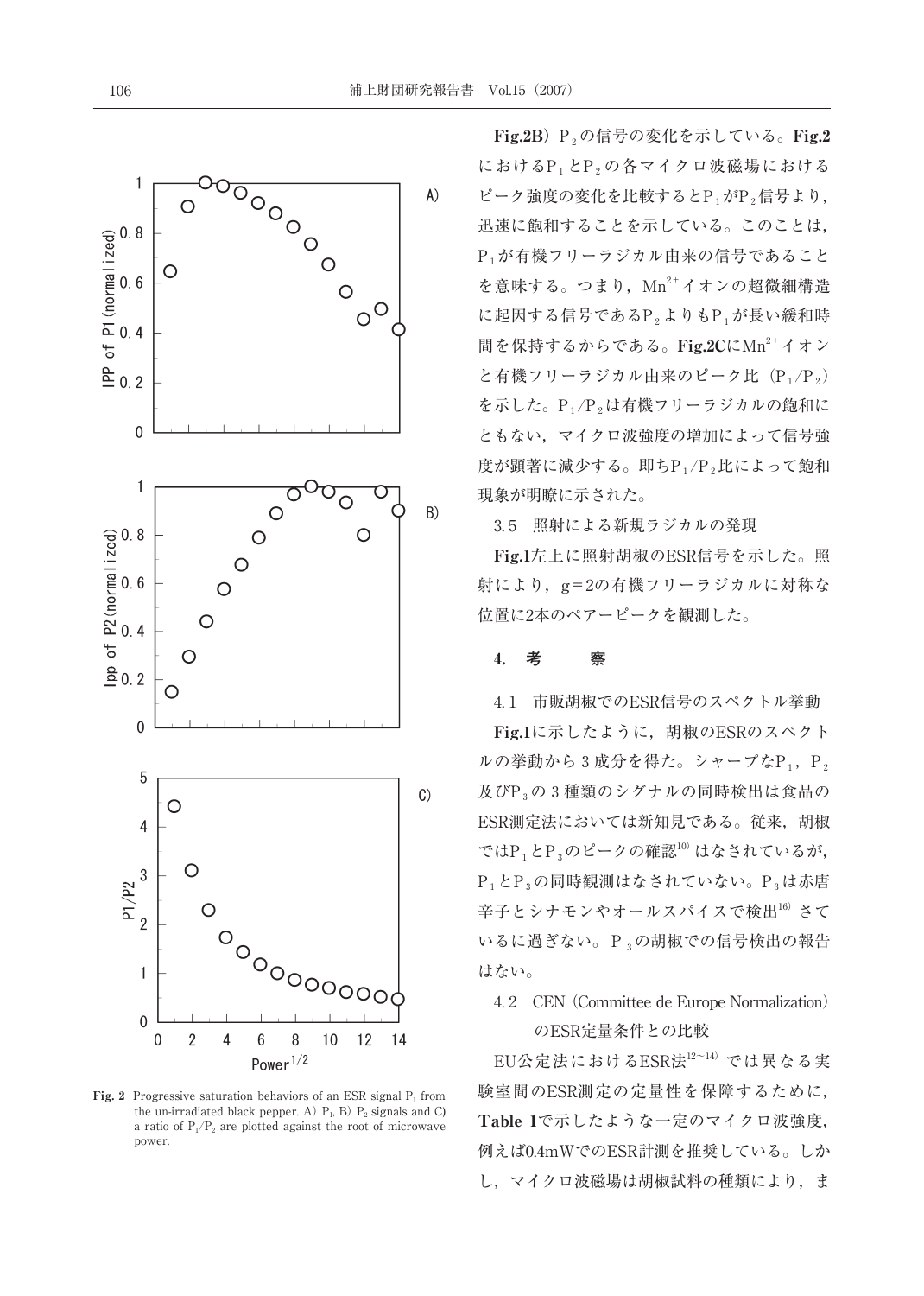|                    | New protoco                                                 | N1787 protocol (1996)                                 |
|--------------------|-------------------------------------------------------------|-------------------------------------------------------|
| Sample preparation | 300mg                                                       | 100mg                                                 |
| Magnetic field     | $250 \pm 250$ mT<br>$330 \pm 100$ mT                        | 348 mT center field                                   |
|                    | Center field at 9.5 GHz microwave frequency $(g \sim 2.00)$ |                                                       |
| Microwave power    | Variable<br>$0\sim196$ mW                                   | 0.4mW for pistachio nuts.<br>0.8mW for paprika powder |

Table 1 Comparison between the new protocol and CEN protocol fixed for ESR of irradiated foods

た含水量によっても変化を受け,同一試料であっ てもESR信号が検出されない場合もありうる。 従って,マイクロ波を一定の値に決めることは合 理的でない。このことは,遂次飽和法による観測 結果(実験結果の参照)よりも明らかになった。

この点を改良すべく,本研究では,同一のESR スペクトル中でのMn2+と有機ラジカルのピー クの比を用いた。ピーク比(P1/P2)は同一のス ペクトル上で定義されることになり,恒定常数 (universal constant)としての取り扱いができる。 食品毎の種類の相互比較が可能となり,測定条件 に左右されない厳密な指標を与えると決論した。

ピーク比 (P1/P2)はマイクロ波磁場強度によ り変化する。P1/P2のうちの最大値を採用するこ とにより絶対値尺度を設定できる。P<sub>1</sub>/P<sub>2</sub>の最大 値を与えるマイクロ波磁場強度をESR測定におけ る最適強度として用いることを提唱するものであ る。

4. 3 照射によるラジカル種の変化と消長

Fig.1に示したように照射によりペアーピーク が新規に発現した。照射の有無を検知する信号と してに有用と考えられる。しかし,ペアーピーク は不安定であり,特に低磁場側の信号は減衰しや すいために,高磁場側をシグナルを照射の有無の 検知に応用している9)。黒胡椒では一ヶ月にわた る長期冷蔵保存においてペアーピークが残ってい ることを観測している(未発表)ので,ESRの測 定条件を詳細に検討することで低磁場側のシグナ ルも照射有無の検知に利用できると考えている。

ペアーピークの遂次飽和挙動は異なっており17), 異なるラジカル種であると推察される。

#### **文 献**

- 1)伊藤 均,武久正昭,食品の放射線処理と殺菌,ファイ ンケミカル,18-30(1982)
- 2) Frarkas, J., Radiation processing of dry food ingredients. A review, *Radiat. Phys. Chem.* 25, 271 2 - 280(1985).
- 3)Farkas, J., *Irradiation of Dry Food Ingredients* (CRC Press, Boca Raton, FL., 1988).
- 4)Farkas, J., The Microbiological Quality and Safety of food *in Spices and herbs l*(ed.13.Lund, B. M., Baird-Parker. A.C., Gould, G. W.) 897-918 (Aspen Publishers, Gaithersburg, MD, 2000)
- 5)Farkas, J., Kalman, B., Bencze- Bocs, J., Jauernig, A., *Experiments for improving the quality of dried vegetables by ionizing radiation* (in Hungarian) (1-3), 21-40 (Kiserletugyi Kozlemenyek, LXIII-E, Elelmiszeripar, 1970).
- 6) Muhamad, L. J., Ito, H., Watanabe, H., Tamura, N., Distribution of Microorganisms in Spices and Their Decontamination by Gamma- irradiation, *Agaric. Biol. Chem.* 50 (2), 347-355 (1986).
- 7)久米民和, 世界における食品照射の現状, RADIOISOTOPES, 51, 522-532(2002)
- 8)等々力節子, 照射食品の検知法について, RADIOISOTOPES, 49, 467-469(2002)
- 9)宮原 誠, 食品照射検知法の現状, 食品照射, 37, 29-47 (2002)
- 10) Raffi J., Stocker P., Electron Paramagnetic Resonance Detection of Irradiated Foodstuffs, *Appl. Magn. Reson*., 10, 357-373(1996).
- 11) Stewart, E., M., Detection Methods for Irradiated *Foods*, *in Food Irradiation: Principles and Applications* (*Eds., R. A. Molns*)*, Chap.* 14, 347-386(John Wiley & Sons, Inc., New York, 2001).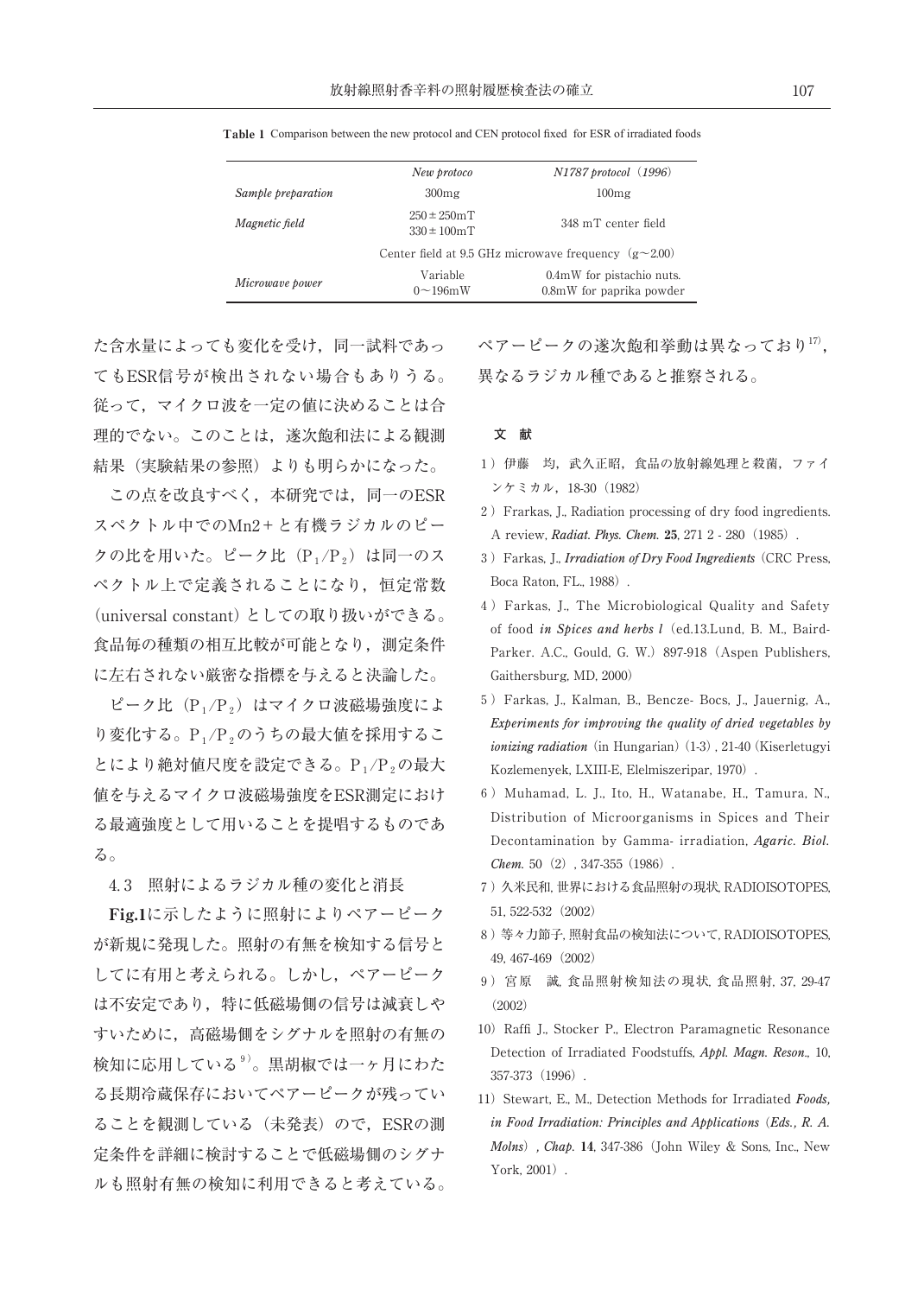- 12)EN 1786 Food stuffs-Detection of irradiated food containing bone - Method by ESR spectroscopy, European Comittee for standardization, Brussels, Belgium (1996)
- 13)EN 1787 Food stuffs Detection of irradiated food containing cellulose - Method by ESR spectroscopy, European Committee for standardization, Brussels, Belgium (1996)
- 14)EN 1787 Food stuffs Detection of irradiated food containing cellulose by ESR spectroscopy, European

Communittee for standardization, Brussels, Belgium(2000).

- 15) Poole, Jr. C. P., Electron Spin Resonance (Wiley-Interscience, Canada, 1983) Chap.12
- 16) Uchiyama, S., Kawamura, Y., Saito, J., Identification of γ-irradiated spices by electron spin resonance (ESR) spectrometry, *J. Food Hyg. Soc. Jpn.* 31, 499-507 (1990).
- 17) M, Ukai, Y. Shimoyama, Free Radicals in Irradiated Pepper: An Electron Spin Resonance Study, Appl. Magn. Reson. 24, 1-11 (2003).